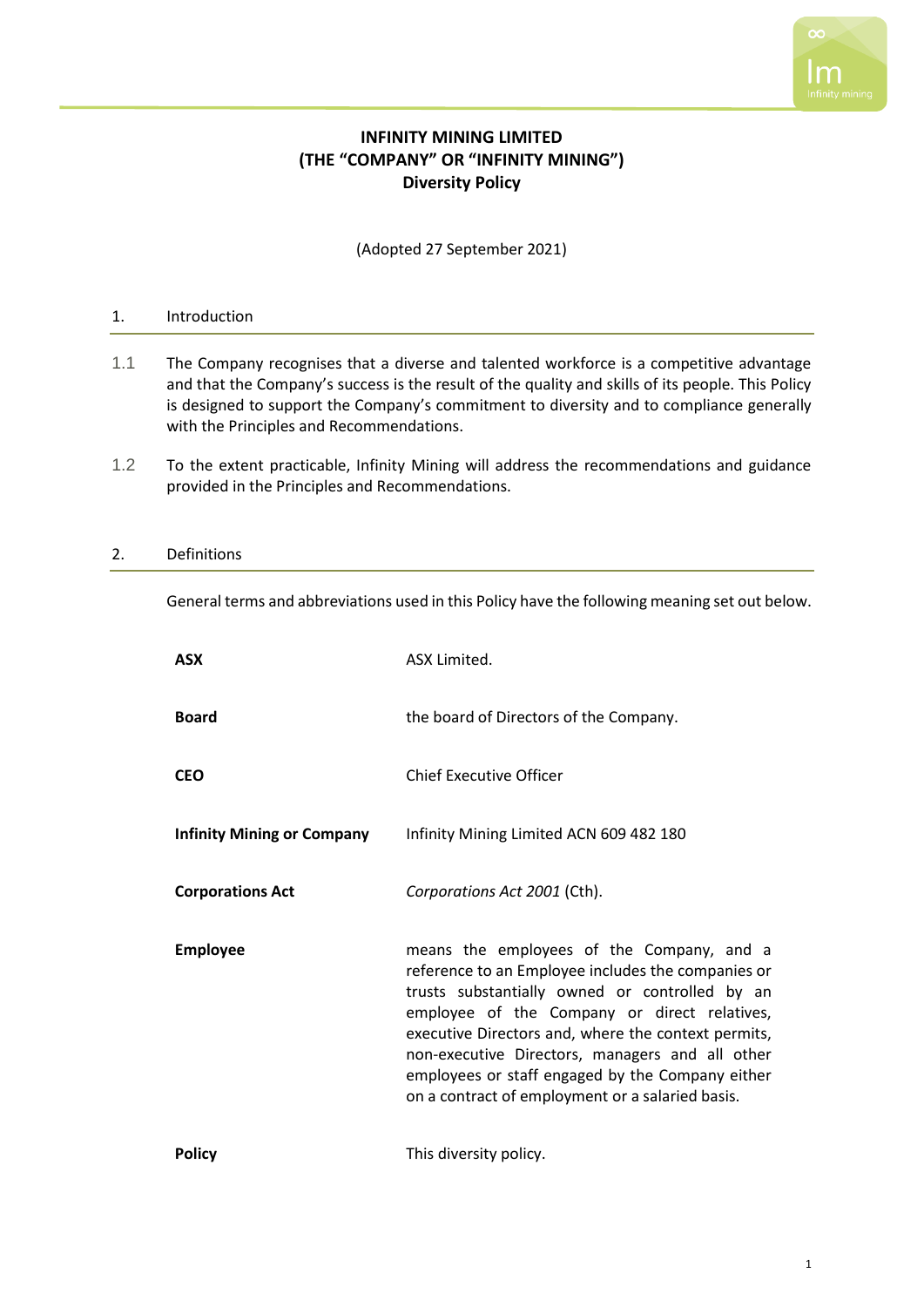**Principles and Recommendations** The Corporate Governance Principles and Recommendations published by the ASX Corporate Governance Council, as amended or replaced from time to time.

# 3. Objectives

This Policy provides a framework for the Company to achieve:

- (a) a diverse and skilled workforce, leading to continuous improvement in service delivery and achievement of corporate goals;
- (b) a workplace culture characterised by inclusive practices and behaviours for the benefit of all Employees;
- (c) a work environment that values and utilises the contributions of Employees with diverse backgrounds, experiences and perspectives through improved awareness of the benefits of workforce diversity and successful management of diversity; and
- (d) awareness in all Employees of their rights and responsibilities with regards to fairness, equity and respect for all aspects of diversity,

(**Objectives**).

### 4. Benefits of diversity

Workplace diversity refers to a variety of differences between people in an organisation, diversity encompasses, among a range of matters, differences in gender, age, ethnicity, race, disability and cultural background. Embracing diversity in the workforce contributes to the Company achieving its corporate objectives and enhances its reputation and enables the Company to:

- (a) recruit the right people from a diverse pool of talented candidates;
- (b) create a culture that embraces diversity and that rewards people to act in accordance with this Policy;
- (c) retain and develop an appropriate skills base in the Company;
- (d) make more informed and innovative decisions, drawing on the wide range of ideas, experiences, approaches and perspectives that employees from diverse backgrounds, and with differing skill sets, bring to their roles in the Company; and
- (e) better represent the diversity of all stakeholders.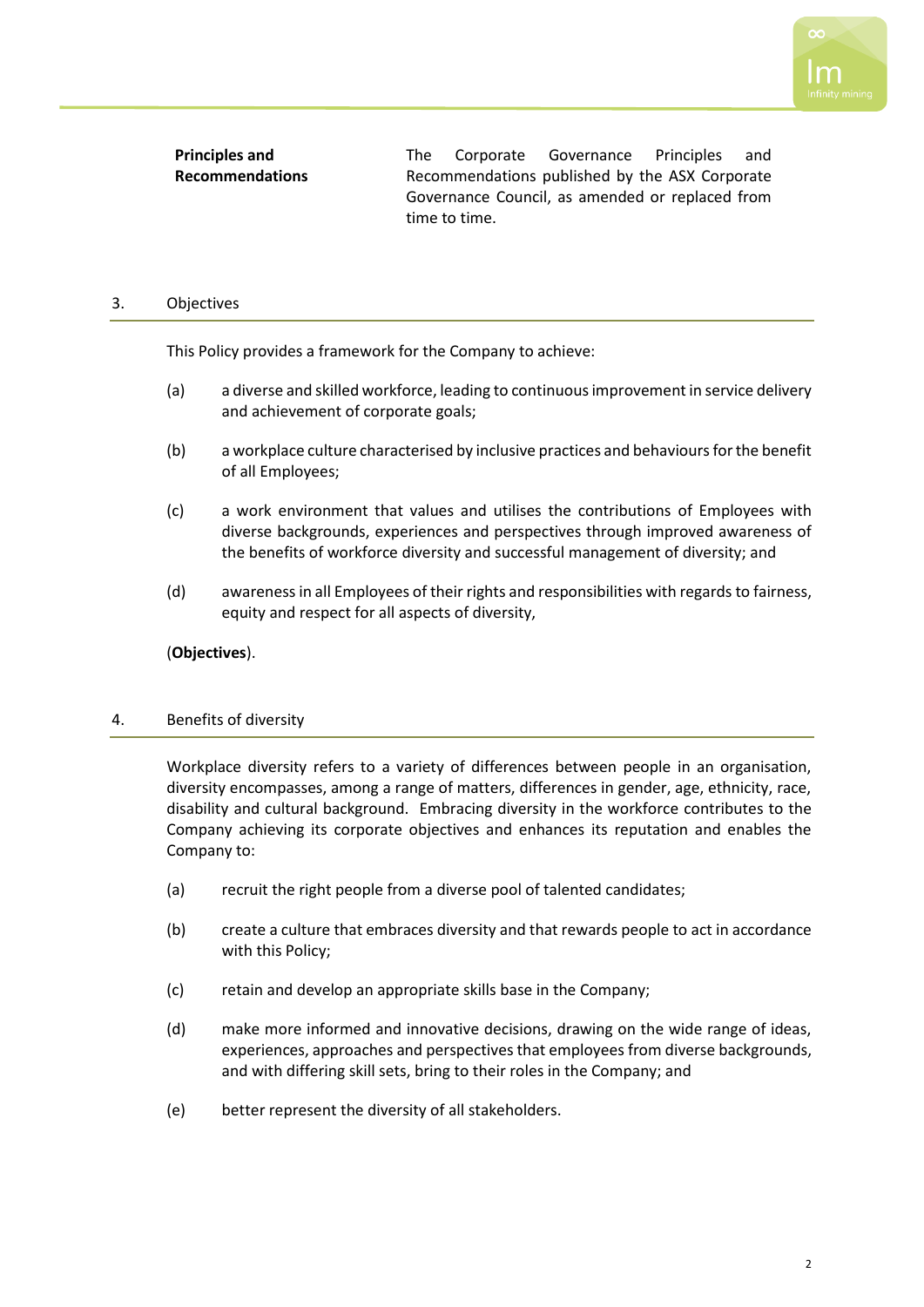### 5. Responsibilities

#### 5.1 The Board's Commitment

- (a) The Board is committed to workplace diversity, with a particular focus on supporting the representation of women at a senior level of the Company and on the Board.
- (b) The Board is responsible for developing measurable objectives and strategies to meet the Objectives of this Policy (**Measurable Objectives**) and monitoring the progress of the Measurable Objectives through the monitoring, evaluation and reporting mechanisms listed below.
- (c) The Board will conduct all Board appointment processes in a manner that promotes gender diversity, including establishing a structured approach for identifying a pool of candidates.

# 5.2 Strategies

The Company's diversity strategies include:

- (a) recruiting from a diverse pool of candidates for all positions, including senior management and the Board;
- (b) reviewing succession plans to ensure an appropriate focus on diversity;
- (c) identifying specific factors to take account of in recruitment and selection processes to encourage diversity;
- (d) developing programs to develop a broader pool of skilled and experienced senior management and Board candidates, including workplace development programs, mentoring programs and targeted training and development;
- (e) developing a culture which takes account of domestic responsibilities of Employees; and
- (f) any other strategies the Board develops from time to time.

### 6. Monitoring and Evaluation

Measurable Objectives set by the Board, following a recommendation by the Remuneration and Nomination Committee, will be included in the annual key performance indicators for the CEO and senior executives. In addition, the Board will review progress against the Objectives as a key performance indicator in its annual performance assessment.

#### 7. Reporting

The Board will include in the Annual Report each year:

- (a) Measurable Objectives, if any, set by the Board;
- (b) progress against the Objectives; and